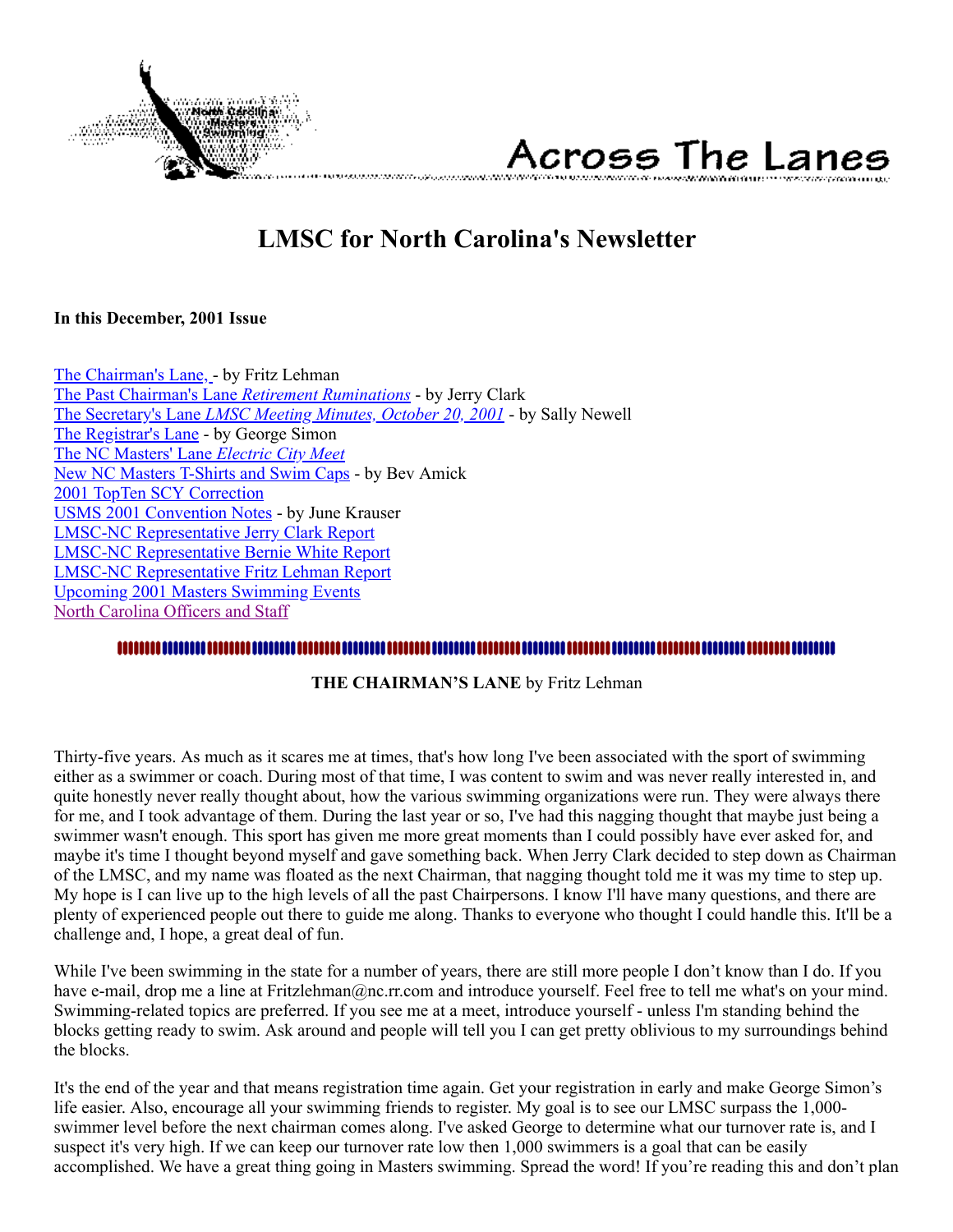to re-register, take a minute and let me know why. I, and the rest of the LMSC officers, would like to know why and see if there is something we can do to change your mind. Each of us is important.

It's goal-setting time! Yes, these are sort of like New Year's resolutions - only you should really try to stick to them. Think about what you want to accomplish in your swimming life next year. If you are unsure of what goals to set, seek out your coach. If you don't have a coach, talk to another swimmer. There's lots of experience in the state, and most of the people I know are willing to share.

New LMSC shirts and caps are going to be available soon. Keep checking the website for more information on ordering. It would be wonderful to see everyone in a new shirt and cap at the Charlotte meet!

Everyone have a safe and happy holiday season. I look forward to seeing you in or around the water.



To return to *Across The Lanes* Table of Contents

#### <span id="page-1-0"></span>

#### **THE PAST-CHAIRMAN'S LANE** by Jerry Clark

#### **RETIREMENT RUMINATIONS**

Our newsletter editor Jim Enyart kindly asked me to write a final Chairman's article for *Across the Lanes*. I'm glad to do so. I relinguished the chairmanship of the LMSC for NC on October 20<sup>th</sup> after 22 months of holding office and am looking forward to being just a regular swimmer now.

We probed for ways to bring excitement to Masters swimming in North Carolina during the past couple of years. Some ideas were successful, and others were not. I'm glad we tried all of them however, for I'm a firm believer in exploring ideas that might increase enthusiasm for our sport.

I'd hoped our number of registered swimmers might reach 1,000 when I assumed office, but thus far the number has remained just under 700; not enough recruiting going on I suppose.

I thought distribution of our quarterly newsletter by e-mail, with the attendant annual saving of roughly \$2,500 which could be plowed back into swimming, would be attractive, but that still seems to be up in the air. For whatever reasons, too many NC Masters do not take the time to access the website-based version. Maybe our members could be polled to find out who wants a hard copy and who is ok with receiving the newsletter electronically.

I also hoped the EAST – WEST Challenge, pitting Masters on the east side of the state against those on the west side would encourage more participation at the annual meets in Charlotte (January) and Raleigh (April). The trophy would be awarded to the team by totaling the points each side garnered at the two meets. But organizing and scoring the relays turned out to be cumbersome, and most swimmers seemed to prefer just entering their home meet.

I think the annual awards for outstanding swimmers and volunteers are something all of us like. An inspirational award for 2001 has been added. The idea for these originated from Mitch Mitchell. They will be presented at the social event at the Charlotte meet January  $26<sup>th</sup>$ , 2002.

I tried to encourage more NC swimmers to swim in the national championships, but maybe these meets were too far away, too expensive, or too intimidating, and the 2000 National Team T-shirts didn't spark enough interest. It's hard to describe how much you miss by not going to the Nationals. The expense is usually manageable, and the team spirit that develops each and every time is very tangible. Seeing the best of one's age group in action and sometimes being in the same race with them is really fun. Perhaps more team attire for those who race at national events will attract a few more people.

The 2002 long course championship is in Cleveland next August, which shouldn't be too far away for most of us. In 2003, the meets will be held at Arizona State University in Tempe, AZ (after a runoff vote with San Antonio) in May,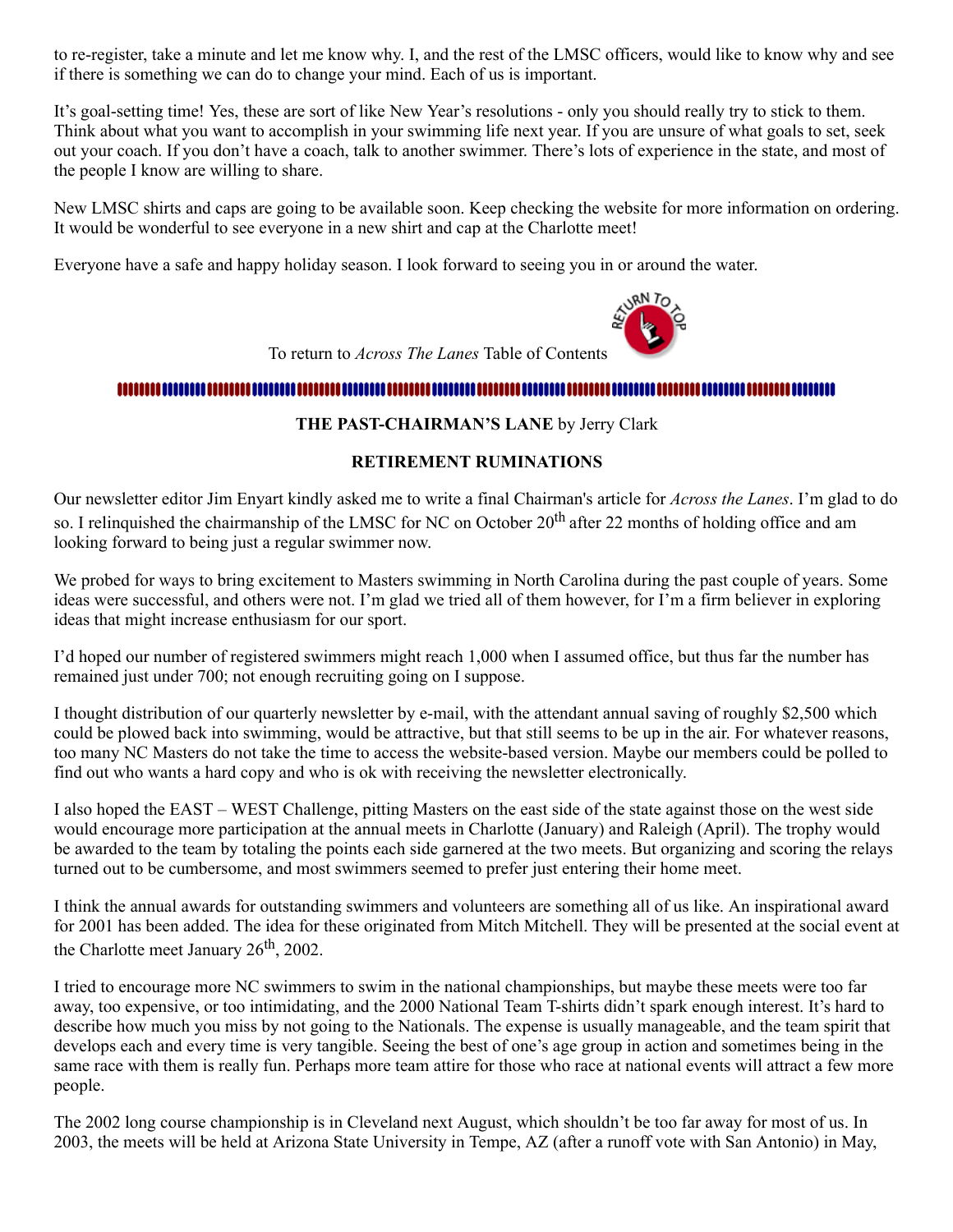and at Rutgers University in Piscataway, NJ in August. Both pools are fast, have many accommodations nearby, and are easy to fly to (Tempe is only a short distance from the Phoenix airport).

In my opinion, we could use more coaching throughout the state. Many NC Masters have no coach, while some in the larger urban areas (Asheville, Charlotte and Raleigh) have coaches who are paid to be on deck on a regular basis. We had a clinic with a USMS certified coach in Charlotte last February, but only 3 coaches and 24 swimmers participated. Thirty-five coaches and 90 swimmers attended the same clinic in Richmond in October. Other US cities have Masters coaches who facilitate growth in the size of their teams, organize racing teams, orchestrate programs for their swimmers (both competitive and non-competitive), promote social events, etc. These coaches earn a very good income by doing this. One I know even has telemarketers working for him.

Arrangements were made with one of these coaches, Kerry O'Brien, to provide weekly workouts from October 1, 2001 through May 14, 2002. The thought is that the many of you who don't have weekly on-deck coaching could benefit by following a time-proven workout plan that encompasses steady growth, covers all strokes and distances, reaches all abilities and ages, is challenging, and increases stamina, efficiency and speed in the water.

If you're not familiar with this free resource, check our website, click on the right end of the yellow bar at the section marked "Workouts" and read the introduction and glossary from the coach. Then look at the workouts themselves (they are saved all the way back to the first week). If you exercise them, you'll be amazed how quickly you'll improve and how much fun you'll have.

If you have questions, send an email to Kerry O'Brien at swim4wc@netscape.net, and he should reply to you in a few days, if not sooner. Hopefully this program will prove successful for a large number of us. It already has for those who are using it. By the way, Kerry received the prestigious USMS Coach of the Year at the November USMS convention.

Last spring, a survey was e-mailed to the LMSCs' chairmen throughout the country asking what they thought the USMS ought to be doing for its members. Many ideas were rendered. The one subject that came up in a vast majority of the responses pertained to remedying the lack of coaching throughout the country. I've just returned from the annual USMS convention where the delegates unanimously approved arrangements for three coaches to provide workouts. Three different sets of workouts will be placed on "www.usms.org" each week, but I am not sure when they will commence.

I've enjoyed meeting so many of you and look forward to seeing you in the future. I encourage you to speak out about what you think our organization could do to enhance Masters swimming in NC. E-mailing is such a good way to do this. Don't be bashful! We need more geographic input. Maybe the team reps and their e-mail addresses will be listed in our newsletter along with those for the four officers. Contact them, for they are the board that governs the affairs of the Local Masters Swim Committee for North Carolina. I'll be supporting anything that generates enthusiasm from my exofficio position on the board. My best to all.



To return to *Across The Lanes* Table of Contents

#### <span id="page-2-0"></span>

#### **THE SECRETARY'S LANE** by Sally Newell

**LMSC for NC Meeting**

#### **October 20, 2001**

### **Hillsborough, N.C.**

Officers present: Jerry Clark, Sally Newell

Also present: Jim Enyart, Ceil Blackwell, George Simon, Fritz Lehman, Beverly Amick and Jeannie Mitchell

George Simon, registrar, reported 696 registered swimmers. Kernersville Masters and Montgomery Masters will not renew. Our website newsletter has had 139 hits. The website workouts have had approximately 325 hits in three weeks. Our web workouts are being hosted by USMS, so we're saving \$100. a month.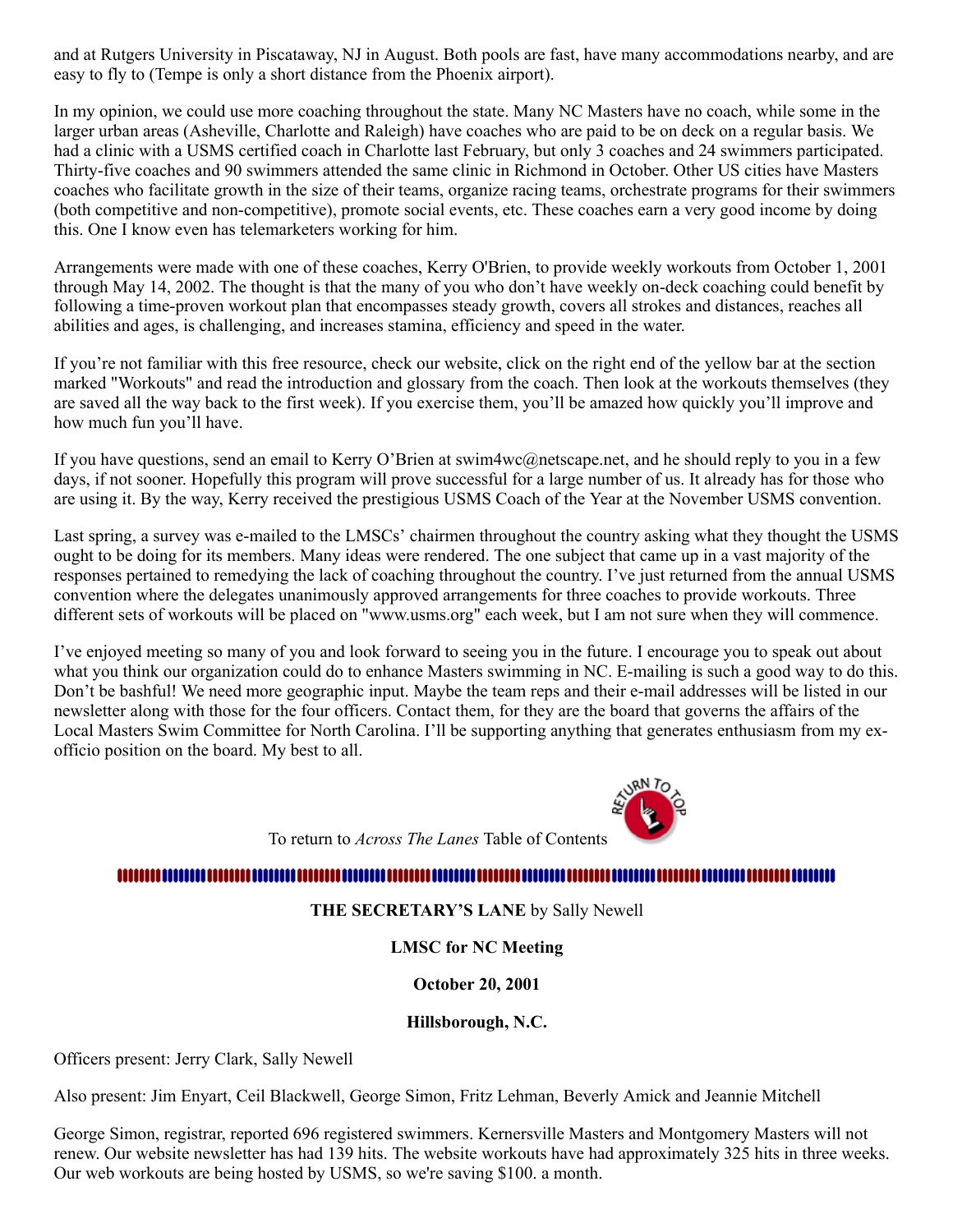Since Sue Haugh, Treasurer, was not present, Jerry Clark gave the report. Checking account balance: \$8,143.72. (the \$1,000. check for Kerry O'Brien's workouts has not cleared) CD balance: \$4,100.86

There was discussion pertaining to one-day meet registration. A motion followed, giving the meet director authority to allow or disallow such a registration.

Because Jerry is stepping down as Chairman, Fritz Lehman has agreed to succeed him. Clark Mitchell will remain as Vice-Chairman, Sally will continue as Secretary and Sue Haugh will remain as Treasurer. Jerry motioned that the slate be voted into office. All seconded his motion.

Bernie White has been invited to attend the Convention.

The Outstanding Swimmer Award criteria were then discussed. Clark Mitchell had suggested that the recognition should be determined by a point system using the Top Ten publications as a reference. World and National records would earn more points. Nominations for Inspirational Award would have no restrictions. Fritz will work on the wording for both awards.

Jerry Clark brought up for discussion ways in which to spend some of our money. This is not the first time this has been discussed and no decision was made. Jeannie Mitchell suggested a scholarship to the USOTC Masters Swim Camp. Beverly Amick added this would encourage swimmers to compete on the national level. It was decided to let Fritz Lehman handle this topic.

Beverly Amick shared her concern that our swimmers going to National meets have no swim gear which distinguishes them as N.C. swimmers. Beverly will contact Kast Away and select an item in the \$25. price range. This item will be given to swimmers going to Short Course Nationals, Long Course Nationals and Y Nationals. Beverly will e-mail us before a decision is made. Customized caps will be made available to all N.C. swimmers.

George Simon brought up the issue of allowing "one event registration". Jerry made the motion that one event registration will be allowed or disallowed at the discretion of the meet director.



To return to *Across The Lanes* Table of Contents

### 

**THE REGISTRAR'S LANE** by George Simon

<span id="page-3-0"></span>To print or not to print, that is the question. Our splendid newsletter, compiled and edited by Jim Enyart has been published both in hard copy and placed on the ncmasters.org website. Due to the costs of printing and mailing, only those swimmers who did not have an e-mail id or those with ids who specifically asked to receive hard copy were mailed a newsletter. Since there were less than 200 of our 700 membership requesting hard copy we could not use the bulk mail rate with its minimum of 200 items. Thus the issues required first class postage. Everyone with an e-mail address was sent a note with the website address linking to the current issue of *Across the Lanes* newsletter. Full issues of our newsletters all the way back to the summer of 1996 are on the website at http://www.ncmasters.org/atl.html

The website log of requests to view the newsletter indicates that less than a third of our membership takes the time to browse it on the website. The logs do not indicate these are members. They could be others or multiple views from the same person. We therefore have decided to send this issue out to all of our registered members via bulk mail.

As registrar, I maintain the database for e-mail ids and postal addresses, many of which change during the year. **It is important to keep me informed of any e-mail or address changes.**

Now, where do we go from here, do we continue mailing all issues, which is expensive, or do we only mail issues to people that specifically request them? **Your feedback is very important, and I would appreciate your sending e-mail to registrar@ncmasters.org with your thoughts.** If you have e-mail and want hard copy, and have only been receiving the issue with the e-mail notification, just send me a note and the next issue will be mailed and an e-mail notice will also be sent.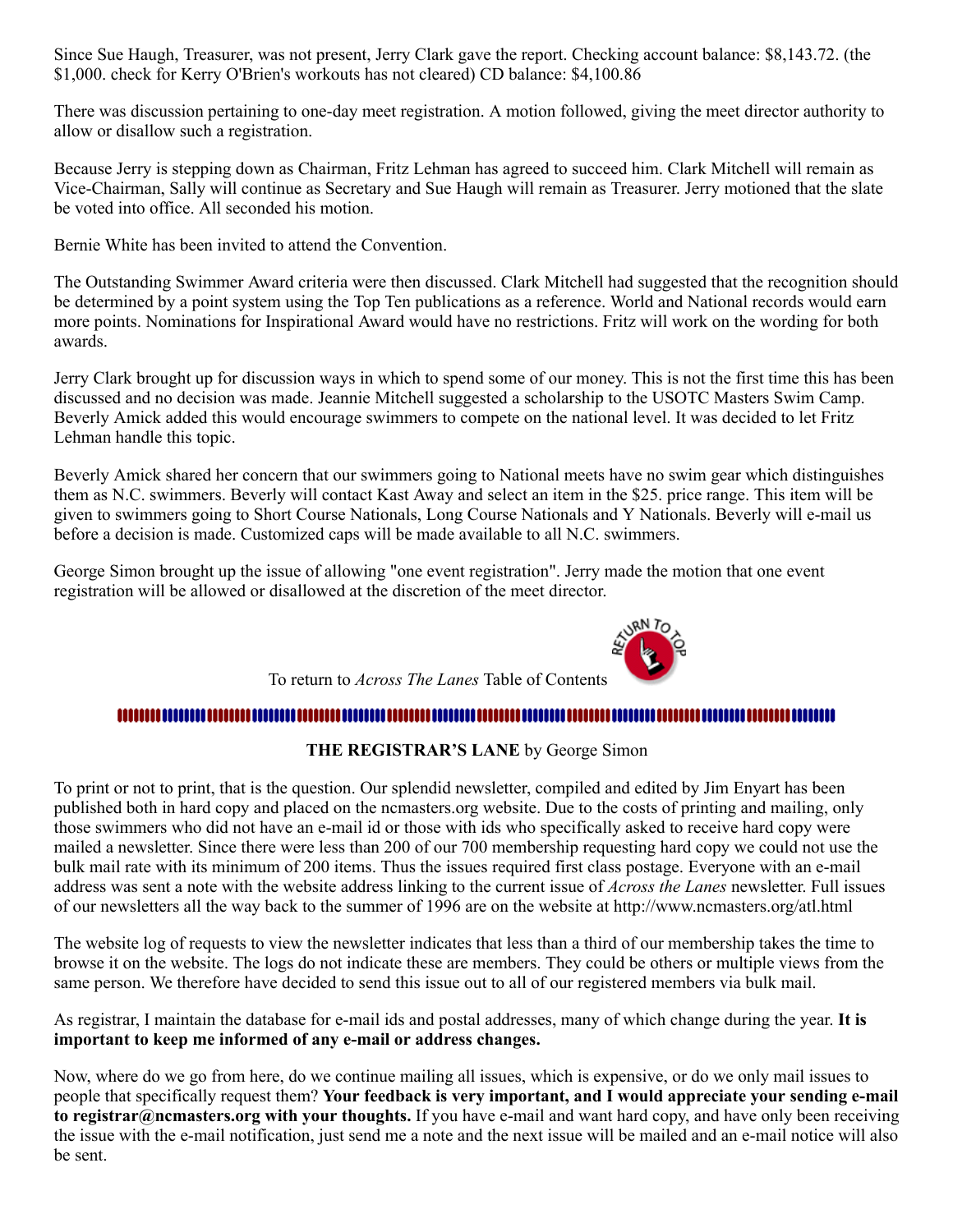PS - Please don't be late in mailing in your 2002 registration, it is due before December 31<sup>st</sup>.



To return to *Across The Lanes* Table of Contents

#### 

#### **THE NC MASTERS' LANES**

#### <span id="page-4-0"></span>**Electric City Invitational Swim Meet**

The ELVIS LIVES! Trophy returns to NC for another year!

The highlight of the banquet for the Electric City Invitational Swim Meet in Anderson, SC is the awarding of the ELVIS LIVES! Trophy. The trophy is an 18" bust of Elvis, complete with swim cap and goggles. Elvis goes to the home of the winner to stay for a year and is to be returned to the meet the following year. The honoree also receives a commemorative T-shirt of a butterfly-swimming Elvis. On the surface, this award is a lot of fun, lots of jokes, and a silly statue to dust for a year.

However, below the surface is another story. The swimmer who receives this award is greatly honored by his peers. Steve Wycoff and associates investigate the candidates thoroughly, looking through Dixie Zone and Top Ten records for the year, reading LMSC newsletters, and more as you will see in the following clues to guess this year's winner.

Steve says that this award is granted to someone who is more than an athlete. The recipient of this award contributes spirit and personality to the promotion of Masters Swimming, loves our sport, and enjoys participating in all aspects of it. The recipient is someone who is a positive role model, advising new swimmers, encouraging seasoned swimmers. The previous distinguished custodians of Elvis Lives! are Joseph Kurtzman, Dick Fetters, John Zeigler, and John Kortheuer.

Who is it this year? See if you can guess from Steve Wycoff's clues:

This swimmer has attended this Electric City Meet every year for the past 15 years;

This swimmer was once disqualified at this meet;

This swimmer was the backstroker for a World Record setting relay team in 1996 at this meet;

This swimmer placed 4th, 6th, and 7th in backstroke events in SCM Top Tens for last year;

At Y-Nationals this year, this swimmer won the 200 IM in a photo finish;

At USMS Long Course Nationals this year, she won the 100m Backstroke, and with her relay teammates Bev Amick, Sally Newell, and Kim Stott, won the 200m Medley Relay;

At the recent Hillsborough Meet, she set six new NC State records, three Dixie Zone records, and beat last year's Top Ten time in the 50m backstroke; and

The newly released 2001 LCM Top Tens place her 2nd in the 50 back, 3rd in the 200 back, 3rd in the 200 IM and listed her as an All American for her 1st place in the 100m backstroke.

Do you know who it is?

Newly "Aged up" to 55-59, from Banner Elk, NC

*JEANNIE MITCHELL*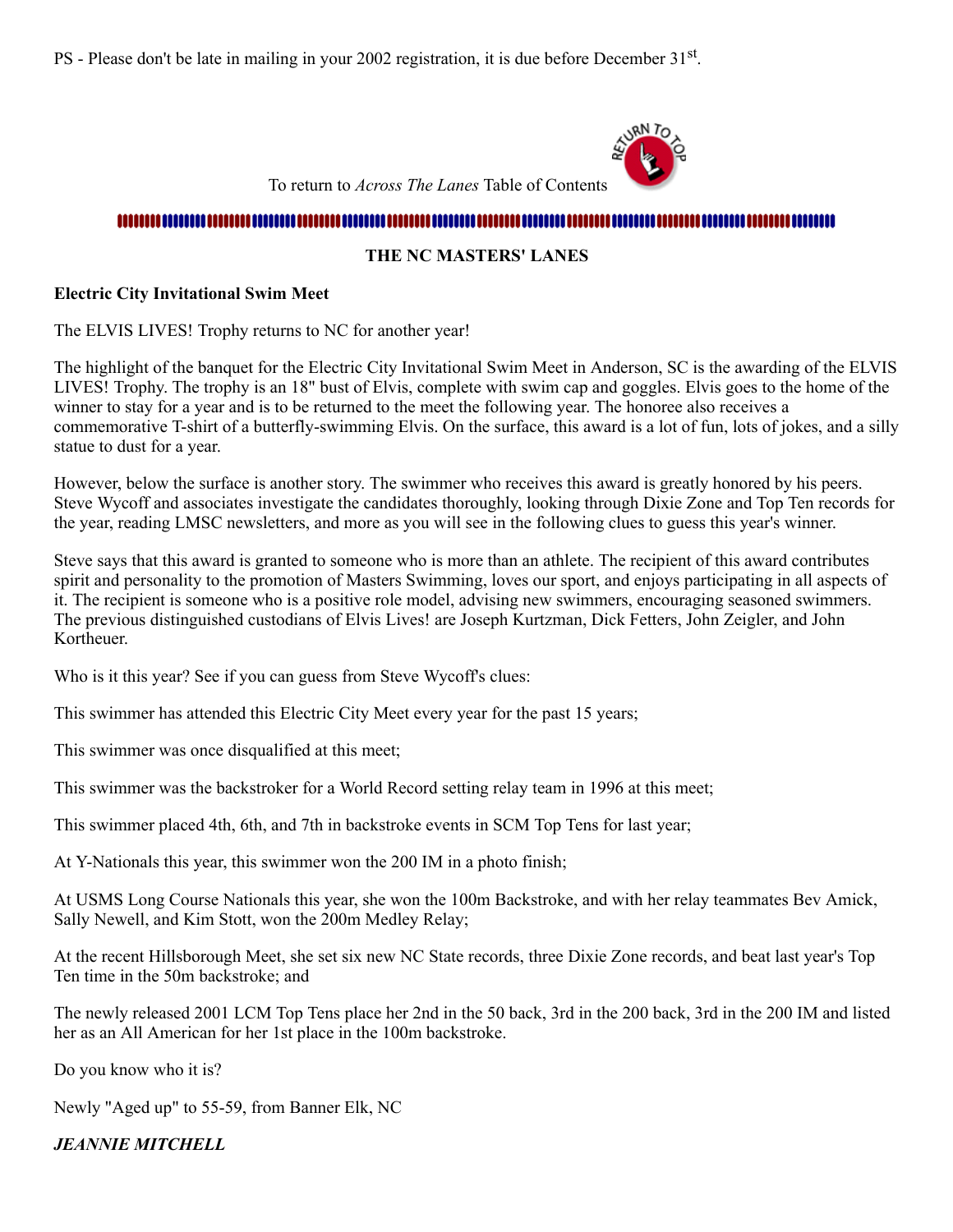Jeannie's Response

I accept the ELVIS LIVES! Trophy with humility and honor. I view the significance and the responsibility of this award with a deeper understanding than before. It is a prestigious group I have joined: dedicated, world class, steadfast swimmers. This honor is an acknowledgment by my peers of my respect and high regard for our sport. It is an endorsement of my talent for swimming and my enthusiasm for all aspects of USMS, in the pool, on deck and behind the scenes. Thank you for this wonderful gift of recognition...plus ELVIS and the t-shirt.

Sincerely, Jeannie Mitchell

To return to *Across The Lanes* Table of Contents

### 

#### **NEW NC MASTERS T-SHIRTS AND SWIM CAPS MAY BE ORDERED**

<span id="page-5-0"></span>By Bev Amick

Black long sleeve 100% cotton T-shirts with the NCMS logo embroidered on it in green and white now may be ordered. This will be our team item this year, if the minimum number are ordered. The cost for the shirts is \$22. for sizes Small -- XLarge and \$23 for XXL. Black latex caps with the green logo will cost of \$3.00 each. Checks should be made out to LMSC -NC and sent to me. My address is 300 Deerglade Road,Winston-Salem, NC27104. I will keep a tally, and distribute the shirts and caps at the January Charlotte meet.

If you have any questions, I can be reached at 336-659-8735 or 813-4271. There will be National caps made for those attending one of the National meets this year. I would need a tally of those swimmers also.

To return to *Across The Lanes* Table of Contents

### 

### **Correction: 2001 Top Ten Short Course Yards**

<span id="page-5-1"></span>Mark Mendendorp (age 19-24) was ranked 8th in the nation in 200 fly and 10 in 50 fly for 2001 USMS Top Ten. His name was mistakenly omitted from the list printed in the September newsletter.

To return to *Across The Lanes* Table of Contents

#### 

### **USMS 2001 CONVENTION NOTES**

<span id="page-5-2"></span>Additional Convention coverage will be provided by Dixie Zone Chairman, June Krauser, in the Winter 2002 *Across The Lanes.*

#### **Butterfly and Age Rule Changes**

The House of Delegates meeting at the USMS convention in Louisville approved or announced several significant changes that you are to receive immediately. These changes are listed below.



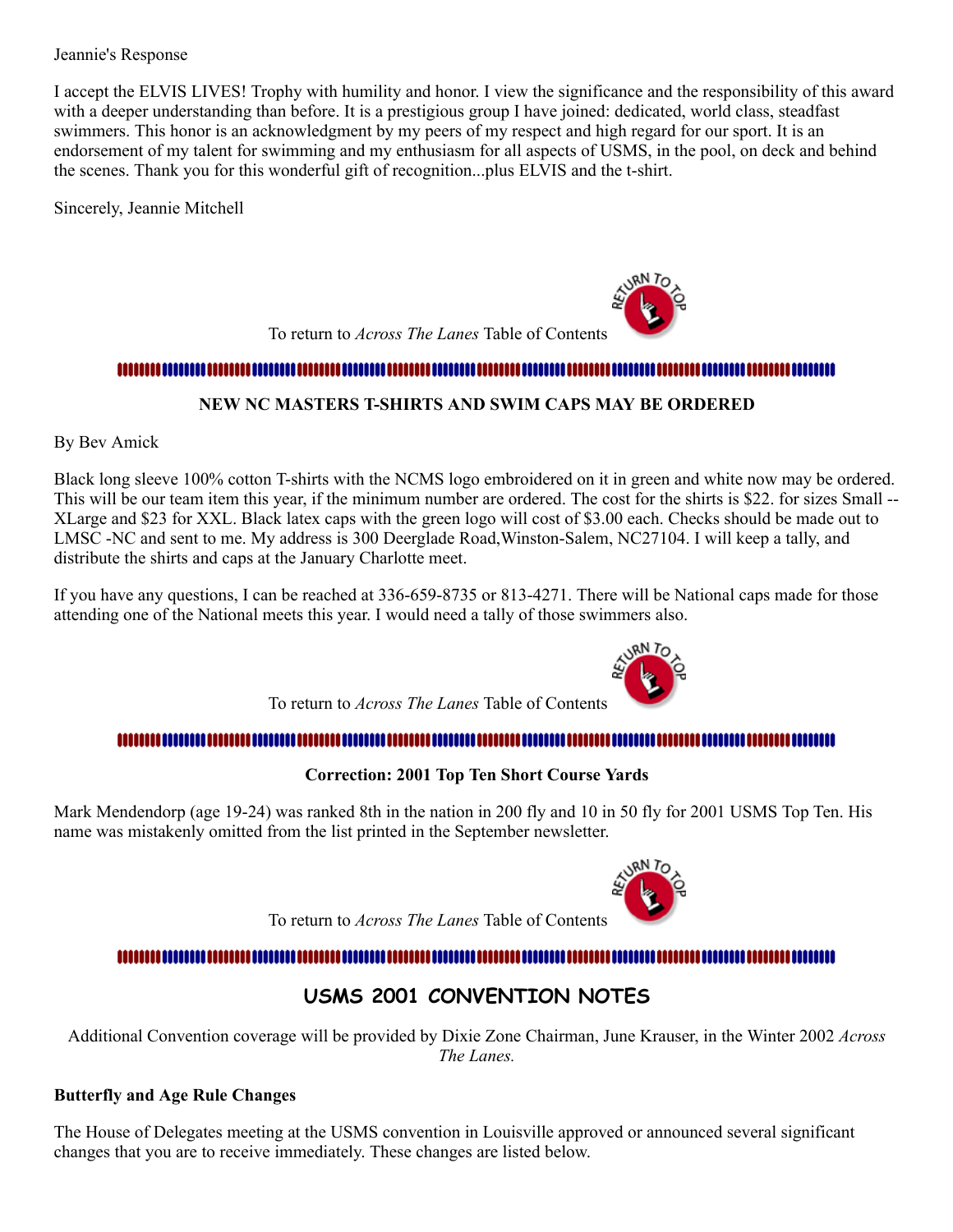The FINA Bureau has accepted our request for a variation to the butterfly rule to allow Masters swimmers to use a breaststroke kick for the period 20 September (when the Fukuoka amendment came into force) until 23 May (when the Masters Congress amendment will come into effect). This exception means that we return to the rules prior to September 20, which allowed the breaststroke kick to be used in the butterfly for all events. Records set during the intervening time will be acceptable with either kick as long as they otherwise qualify.

USMS has changed its minimum age of membership to 18 effective November 18, 2001. Registrars may begin to accept members immediately. They must, however, insure that the registration form is dated on or after the potential member's 18th birthday. We cannot accept forms signed while the person is 17. Members can compete in USMS meets when they meet the requirements for being considered 19 for a given meet. For short course yard meets, a member can compete as long as their 19th birthday occurs on or prior to the last day of the meet. For both short course and long course meter meets, an 18 year-old member may compete in the year in which his/her 19th birthday occurs. In all cases, they will be competing as 19 year-olds for the purpose of individual and relay age group determination. Registrars currently using the USMS registration software will receive a new version shortly. They can currently register 18 year-old members but the cards will print with a "Not Valid Until" statement on the card.

#### **DIXIE ZONE COMMITTEE MEETING**

Committee Chair: June Krauser

Recorder: Lisa Watson

#### ACTION ITEMS

1. Zone Championships for 2002 were awarded to the following bidders: Carter's Lake (Georgia)-Open Water; Clearwater, Florida-SCY; Anderson, SC-SCM; & Greenville, SC- LCM.

2. June Krauser was re-elected as Chair for the Dixie Zone Committee.

Attendance

Number of Committee members present: 25

#### **MINUTES**

#### ZONE SPECIFIC TASKS

1. Financial Report

The financial report was given.

2. Newsletters

Four Dixie Zone newsletters were mailed out to all Dixie Zone clubs, convention delegates, and Dixie Zone LMSC Chairmen and newsletter editors.

3. Top Ten Times

The Dixie Zone SCY Top Ten for 2001 is now available on the Dixie Zone web-site: www.dixiezone.org. 2000 SCM and LCM are also available. Thanks to Dick Brewer for maintaining the website and to Dick and Ed Saltzman for compiling the Top Ten.

#### 4. Records

Dixie Zone records have been updated by Dick Brewer and Ed Saltzman.

### 5. Zone Meets

The three 2001 Zone Championship meets were: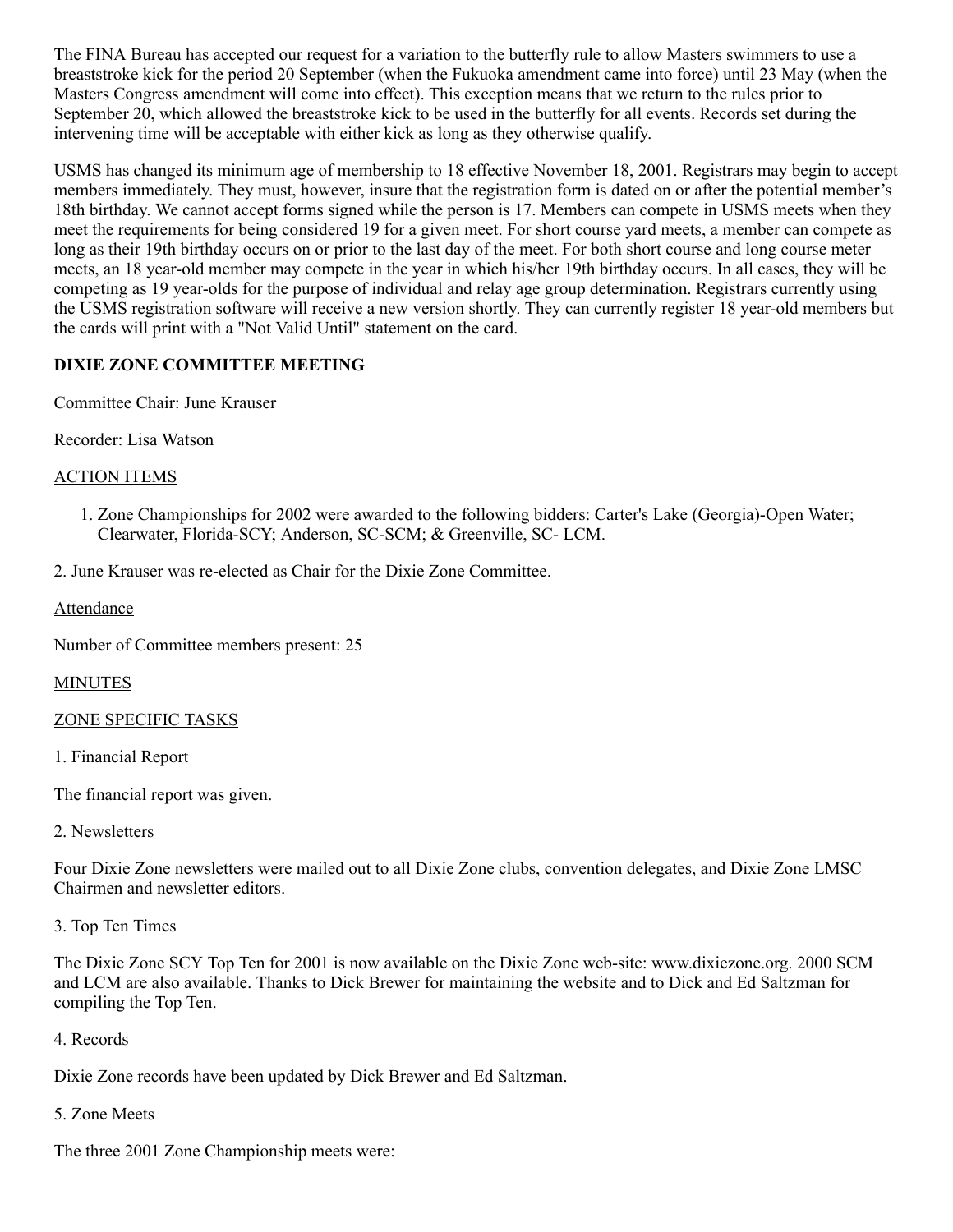SCY- Auburn, Alabama-Feb 18&19 205 swimmers

LCM- Sarasota, Florida-June 23-24 152 swimmers - one day cancelled due to lightning

SCM- Anderson, SC-November 10-1 1 177 swimmers

Also held for the first time was the 1st annual Dixie Zone Open Water Championship at Buford Dam in Georgia, which was very successful, with 63 swimmers.

6. Top Ten Patches

Debbie Cavanaugh reported that not many people have ordered patches and there is an ample supply available. LMSC's are urged to put a reminder in upcoming newsletters that people making Dixie Zone Top Ten can order patches from Debbie. A reminder will also be placed in the Dixie Zone newsletter. Debbie can be emailed at: cavdeb@juno.com

#### ZONE ACTIVITIES FOR 2001-2002

#### 1. Championship Meet Bids

Zone Championships for 2002 were awarded to the following bidders: Carter's Lake (Georgia)-Open Water; Clearwater, Florida-SCY; Anderson, SC-SCM; and Greenville, SC-LCM. The Greenville bid is tentative, due to a schedule conflict with the Open Water Championship, which hopefully will be resolved.

#### 2. 2002 Calendar

A working calendar was devised for the 2002 year. Changes will be made as the need arises.

#### COACHES MENTOR PROGRAM

Scott Rabalais reported that the Coaches Mentor Program has been very successful. Questions were asked about the Open Water Clinics provided by USMS, in which a top swimmer will be brought out to conduct a clinic held in conjunction with an open water swim. Interested people should contact Dan Gray at dangray45@hotmail.com.

#### FUTURE DIRECTION OF ZONES

The Zones continue to be valuable to the success of USMS.

#### DISCUSSION OF "HOT" CONVENTION TOPICS

1. Coaches Committee

Committee Chair Scott Rabalais reported that the Coaches Committee budget has been increased to provide the following additional services-

- --- fund coaches to attended the ASCA World Clinic held each year;
- --- establish a scholarship fund to help send coaches to the USMS Convention; and
- --- have 3 coaches post various workouts on the USMS website as a free member service.
- 2. USA Games 2003

Hill Carrow gave an update on the upcoming 2003 USA Games which will be held in Raleigh, North Carolina in June and will include 15 sports. USMS swimmers are encouraged to attend. The swim portion will be SCM and will offer prelims and finals.

### ELECTION OF ZONE REPRESENTATIVE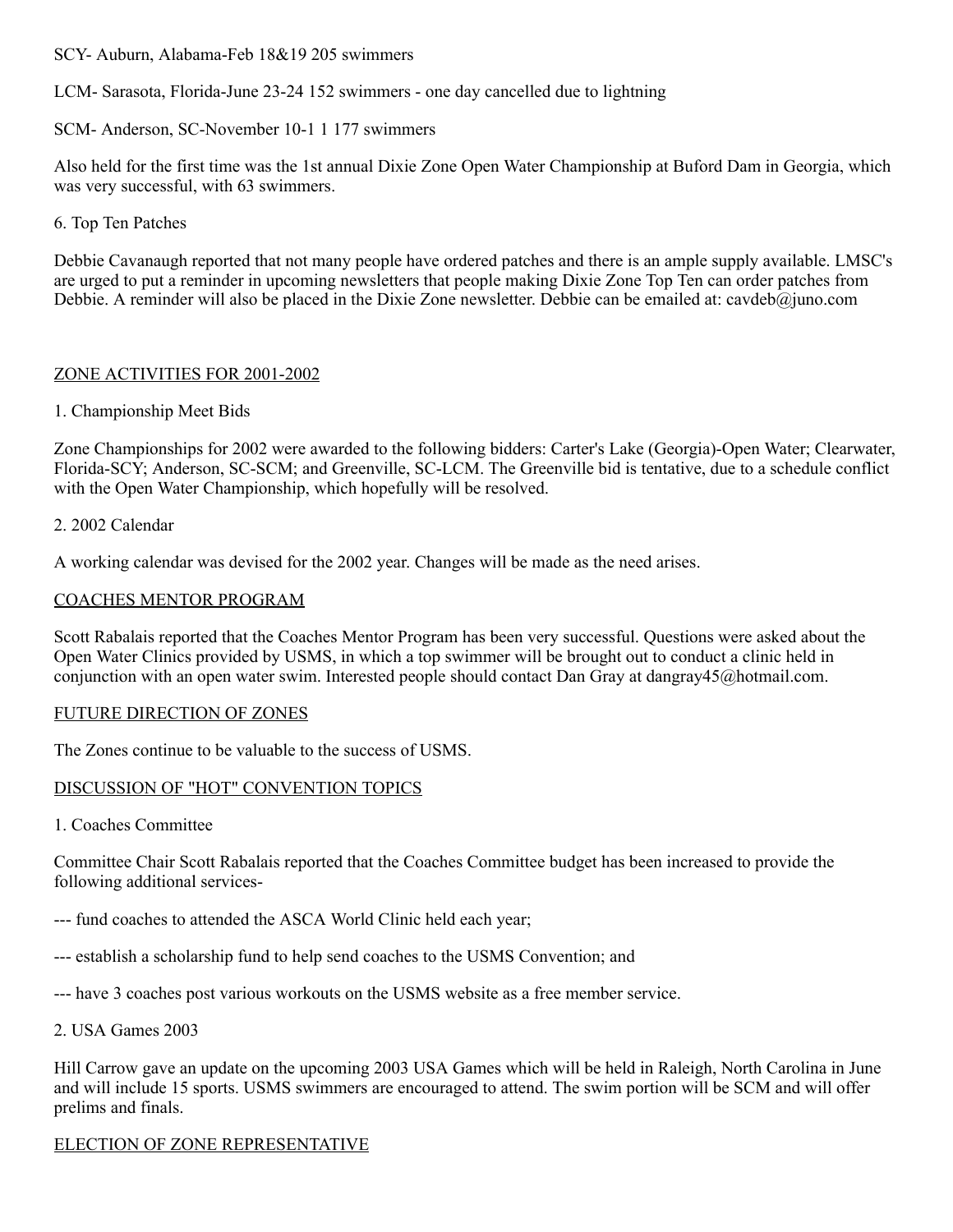June Krauser was re-elected as Chair for the Dixie Zone Committee. The committee commends June on her continuous service to our zone.

#### NEW BUSINESS

The controversy concerning accessing USMS members birthdates on the web was discussed.

Carl House has developed a code, so that this information will remain confidential.

#### ADJOURNMENT



## 

### **LMSC-NC Representative Jerry Clark Report:**

<span id="page-8-0"></span>New USMS officers were elected. Jim Miller (Richmond, VA) became the new President in a runoff, Scott Rabalais (Savannah, GA) is the Vice President, Sally Dillon (Oak Harbor, WA) is the Secretary and Doug Church (Noblesville, IN) remains the Treasurer.

The whole convention was compressed because it had to be rescheduled and was one day shorter than normal. Committee meetings started early and continued into the night. At our second Championship Committee meeting, we didn't get the agenda covered in the time allotted. Thus we reconvened in another room and needed about 1.5 hours more to finish.

Fortunately for me, this year wasn't a "rules" year, so the Rules committee only met once. Nancy Ridout told me in the airport on Sunday that she got to bed about 2:30 am each night. There wasn't a lot of time for eating frankly, and people were picking up meals whenever they could. Both Fritz Lehman and Bernie White were active at committee meetings and benefited from a fuller view of how much goes on to make Masters swimming what it is.

Fritz is the new Chairman of our LMSC, and I hope Bernie becomes more involved with state swim matters as well. Both will make good committee members at the national level. They should continue to attend conventions in the coming years. Hill Carrow was also there in his capacity as liaison between USMS and the Olympic committee. He used the occasion to promote the USA Games in Raleigh area June 6-15, 2003 which will have a short course meters competition June 6-10.

It's significant that the USMS board and various committees have recognized the cry from many LMSC chairmen during the past few months about a lack of coaching. The request for \$1,000 to be paid to each of three Masters coaches was unanimously passed.

This service will provide a vast number of Masters with a structured plan to establish training cycles throughout the year and will probably lead to attracting more people to Masters swimming. It may also become a valuable resource to existing coaches as they might pick up ideas from their colleagues in other parts of the country.

As of the end of November, the three Masters coaches haven't been selected. Each will prepare five workouts weekly. All of these will be placed on a password site on the USMS website (usms.org). It is likely that one of the three will be fitness oriented, and the other two will be directed toward optimal training for meets. There will be no charge for these for USMS registered swimmers. Complete details about this program are being worked out now. It's expected that this program will commence in the next 60 days.

The reason for some delay is that the new President has to pick his committee chairs. Jim hasn't done that in the short time since he was elected. The Chairman of the Coaches Committee will be the actual person who will choose the three coaches. Scott Rabalais feels like he knows whom Jim Miller is going to select as chairman of Coaches Committee, but as said, Jim hasn't done it yet.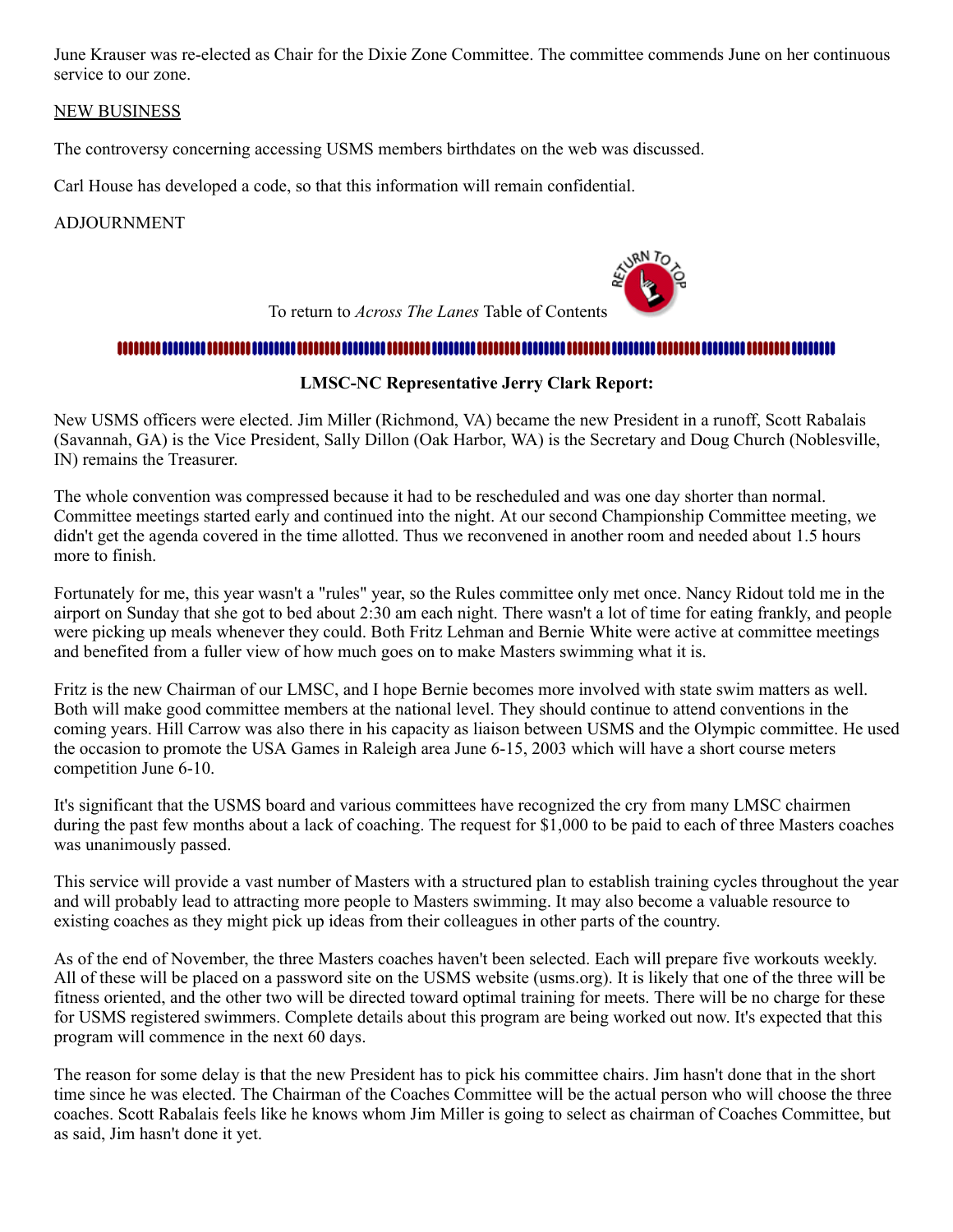The Championship Committee has felt for a couple of years that it may be better qualified than the entire House of Delegates to choose sites for the two national championship meets each year. Customarily a vote is taken immediately following presentations by the various cities bidding for the meets, and emotions run high after a "slick" presentation. While the delegates vote on a site that had the more impressionable presentation, the concern is that the facility itself may not be the best of the choices,. On the other hand, committee members have far more experience with national meets (former meet directors, officials, committees, etc), and have been given technical data about the pool and facilities at each venue that is bidding.

I volunteered to do a study to find out how many of the delegates attending the convention in any given year actually entered one (or both) of the national meets in the same year. Then I found out how many of the championship committee members went to either (or both) national meets in the same year that they served on the committee. As the convention in 2001 was rescheduled because of the September terrorism, some of the delegates had substitutes at the rescheduled convention. Accordingly I used pre-Sept 11, and post-Sept 11 numbers for 2001.

I also tabulated the number of meets during the timeframe of the study (1996 - 2001), and how many of the total number of delegates during these years went to how many national meets. The same was done for Championship Committee members. This was quite revealing. It showed that 63.2% of the convention delegates had been to two or less national championship meets during these six years. Furthermore, 33.7% of the delegates had not attended a single meet. Perhaps the Championship Committee will be given authority (with the increased responsibilities) to evaluate all the bidding sites and choose the best location taking all factors into consideration.



## To return to *Across The Lanes* Table of Contents

#### ,,,,,,,,,,,,,,,,,,,,,,,,,,,,,,

#### **LMSC-NC Representative Bernie White Report:**

<span id="page-9-0"></span>I was asked at the last minute to stand in for George Simon at the USMS convention in Louisville this year. The sessions started Thursday afternoon with a coaching seminar. Michael Collins, Novaquatics, spoke on "how to build a powerhouse team". He has about 150 swimmers in his program. Marty Hamburger, Dynamo Masters, spoke on "training cycles to optimize your season". Scott Rabalais, Coaches Committee Chairman, spoke on "technical differences in Elite Athletes". Each session lasted about fifty minutes. These seminars got the convention off to an exciting start for me.

Over the next two days I attended various committee meetings and was impressed by the enthusiasm and dedication of the delegates. One of the interesting sessions was the Championship Committee. There were three bids for both the short and long course 2003 National Championships. The committee prepared a fact sheet comparing the bids and noting advantages and disadvantages for each bid. This data was given to the delegates after the presentations. The vote was conducted the following day.

As most of you know, NC Masters is experimenting with workouts prepared by a Masters coach on the Website. Apparently these workouts have been very successful and address a problem many swimmers have in smaller localities. The Coaches Committee has budgeted to provide this service on the national site (next year?) once a few details are worked out.

All in all it was a lot of listening, talking and fun.



To return to *Across The Lanes* Table of Contents

#### 

#### **LMSC-NC Representative Fritz Lehman Report:**

<span id="page-9-1"></span>Jerry Clark, Bernie White, Hill Carrow, Rhea Wilkins, and I went to the USMS national convention November 16-18 in Louisville, Ky. Bernie and I were first-timers. Jerry, Hill, and Rhea have been to several. Having never been, I wasn't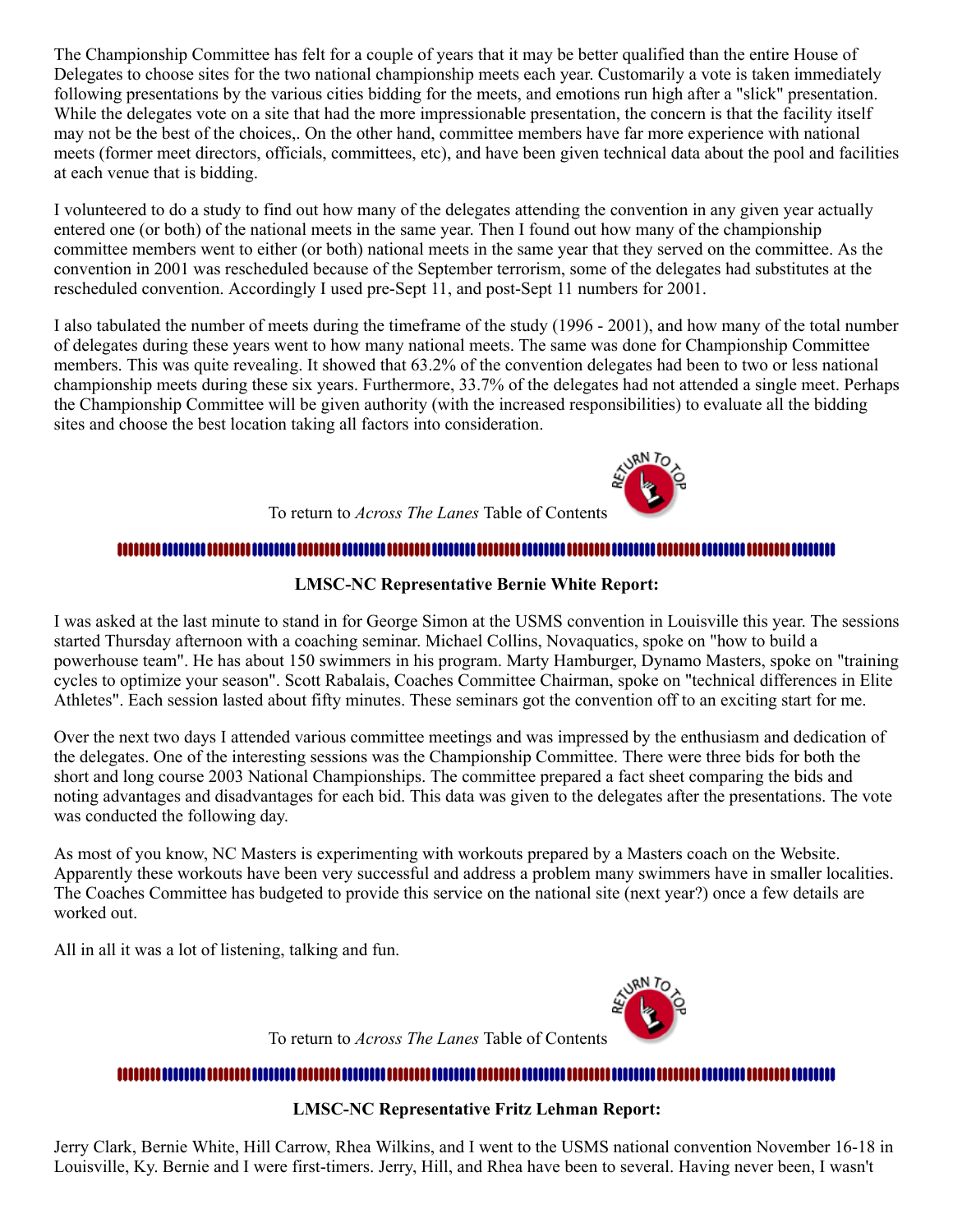sure what to expect. What I experienced was really amazing. So many people are so passionate about Masters swimming - and by Masters swimming I mean all of us whether we compete, swim for fitness, coach, or officiate. Over time, I hope more of our members have an opportunity to go to the convention. It'll open your eyes. So much goes on at the convention that it's hard to decide what are the key points.

Congratulations to our new national officers: President - Jim Miller, Vice President - Scott Rabalais, Secretary - Sally Dillon, Treasurer - Doug Church. If you know any 18 year olds who are looking for a place to swim, they are now allowed to register with USMS. However, they can't compete in short-course yards meets unless they turn 19 by the last day of the meet or in any metric-based meet unless they will be 19 as of December 31st of the year. If you are interest in reading minutes of each of the meetings, they are available at http://www.usms.org/admin/conv01.



To return to *Across The Lanes* Table of Contents

<span id="page-10-0"></span>

| Jan        | 26, 27    | Sunbelt Invitational Championships   | Charlotte, NC                | Bernie White, (704) 364-2141                                                                            |  |
|------------|-----------|--------------------------------------|------------------------------|---------------------------------------------------------------------------------------------------------|--|
| Feb        | 9,10      | Dixie Zone SCY Championships         | Clearwater, FL               | Joe Biondi, (727) 725-0778                                                                              |  |
|            | 16,17     | VA Masters Winter Invitational       | Midlothian, VA               | Nancy Miller - (804) 320-2143 or nancymillr@aol.com                                                     |  |
|            | 23,24     | <b>MD Masters Annual Winter Meet</b> | UMBC.<br>Catonsville, MD     | Barb Protzman, (410) 788-2964, swimbarb@hotmail.com                                                     |  |
| Mar        | 16, 17    | St. Patrick's Day SCY Invitational   | Atlanta, GA                  | Marty Hamburger, MartySHamb@aol.com                                                                     |  |
| Mar<br>Apr | $21 - 3$  | IX FINA Masters Championships        | Christchurch,<br>New Zealand | Neil Blanchfield, Chairman, (643) 377-1700                                                              |  |
| Apr        | 13, 14    | NC SCY Championships                 | Raleigh, NC                  | Tim Sexauer, (919) 266-6315                                                                             |  |
|            | 18-21     | <b>YMCA SCY Nationals</b>            | Ft. Lauderdale,<br>FL        | Dave Murray, dmurray363@aol.com;<br>www.ymcaswimminganddiving.org/2002Masters/Flyer.pdf                 |  |
|            | 20,21     | Colonies Zone SCY Championships      | College Park,<br>MD          |                                                                                                         |  |
| May        | $15 - 18$ | <b>USMS SCY Championships</b>        | Honolulu, HI                 | Amy Patz, U of HI Swimming, 1337 Lower Campus Rd.,<br>Honolulu, HI 96822, 808-956-7510, patz@hawaii.edu |  |
| Aug        | $15-19$   | <b>USMS LCM Championships</b>        | Cleveland, OH                | Pieter Cath, 35400 Bainbridge Rd, Solon, OH 44139, 440-<br>248-8270, cath.p@worldnet.att.net            |  |

### **UPCOMING 2002 MASTERS SWIMMING EVENTS**



To return to *Across The Lanes* Table of Contents

#### <span id="page-10-1"></span>

#### **LMSC - NC Officers and Staff**

| Chairman             | <i><b>Vice-Chairman</b></i> | <b>Past Chairman</b> | <b>Secretary</b>     | Treasurer         |
|----------------------|-----------------------------|----------------------|----------------------|-------------------|
| Fritz Lehman, RAM    | Clarke Mitchell, PEAK       | Jerry Clark, CSM     | Sally Newell, RAM    | Sue Haugh, RAM    |
| 439 Pebble Creed Dr. | Box 19768                   | 3107 Cloverfield Rd. | 1812 Swannanoa Drive | 9015 Lansdale Dr. |